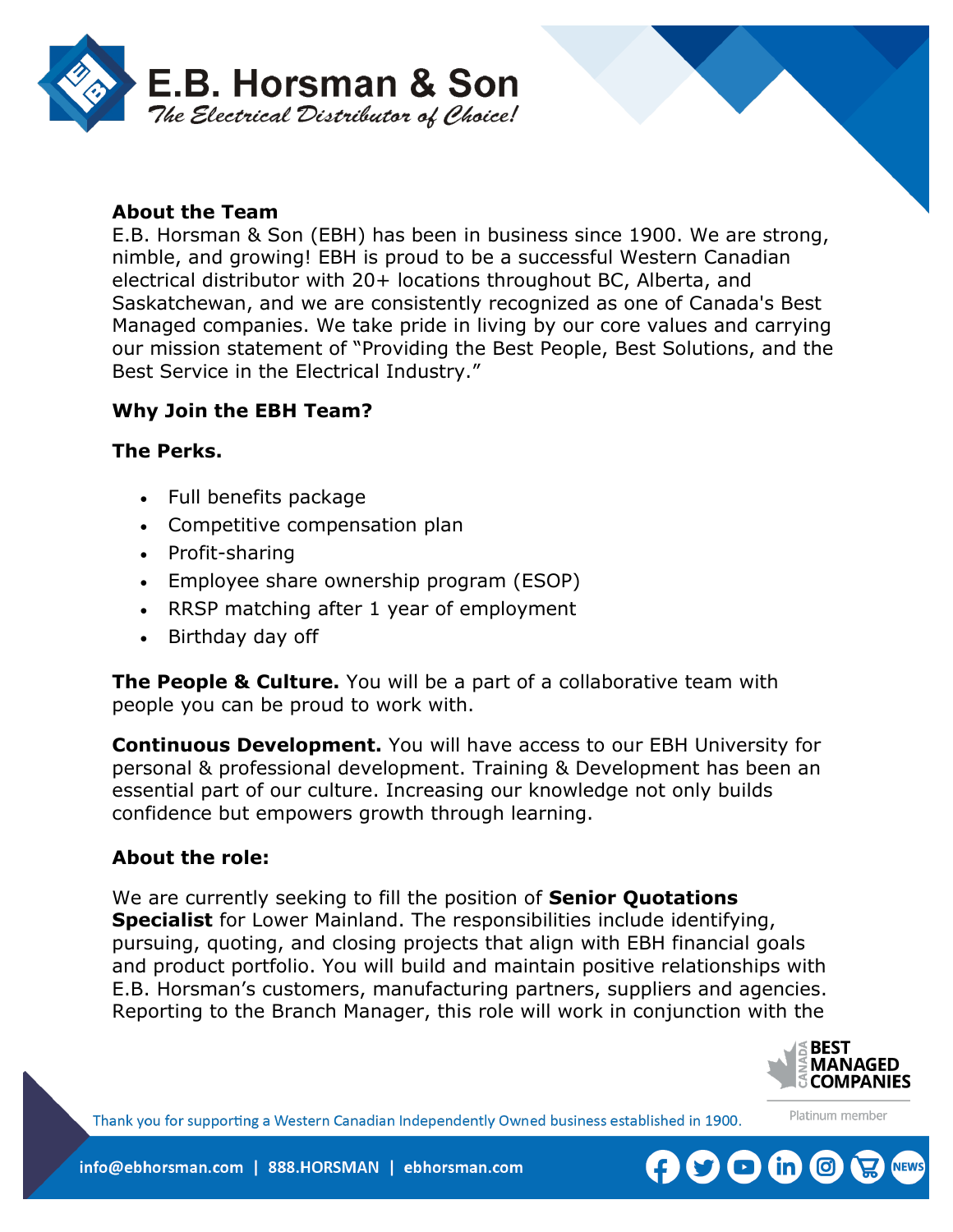

Account Managers and branch teams to provide valuable input on quotations, pricing, and project coordination. The successful candidate will have a proven track record of quoting and growing project sales within the electrical industry.

# **Position Type/Schedule**

This role is based out of the branch. This is a full-time position, Monday-Friday, 40 hours per week with the ability for hybrid remote work or as required for client visits.

**Surrey Branch:** 13055 80th Ave, Surrey B.C.

## **What are the Key Accountabilities?**

- **Customer Service Oriented.** Maintain and build positive customer relations through product quotations while providing excellent customer service and product advice.
- **Strong Multi-tasker.** This role will require you to juggle through several client requests and being able to meet competing timelines and priorities.
- **Collaborative Communicator.** Communication is essential for this role both verbally and written, including facilitation skills of group presentations in person or virtual. Communicate with customers to determine appropriate solutions for pricing and product mix.
- **Generating Quotations.** Use sound judgement when quoting new and existing projects out for tender. Create quotes using a variety of methods such as web page quotes, worksheets, supplier systems, internal order & inventory systems.
- **Highly Organized.** Being organized is key due to the high volume of customer requests that will require you to adjust and work through interruptions.



Platinum member

Thank you for supporting a Western Canadian Independently Owned business established in 1900.

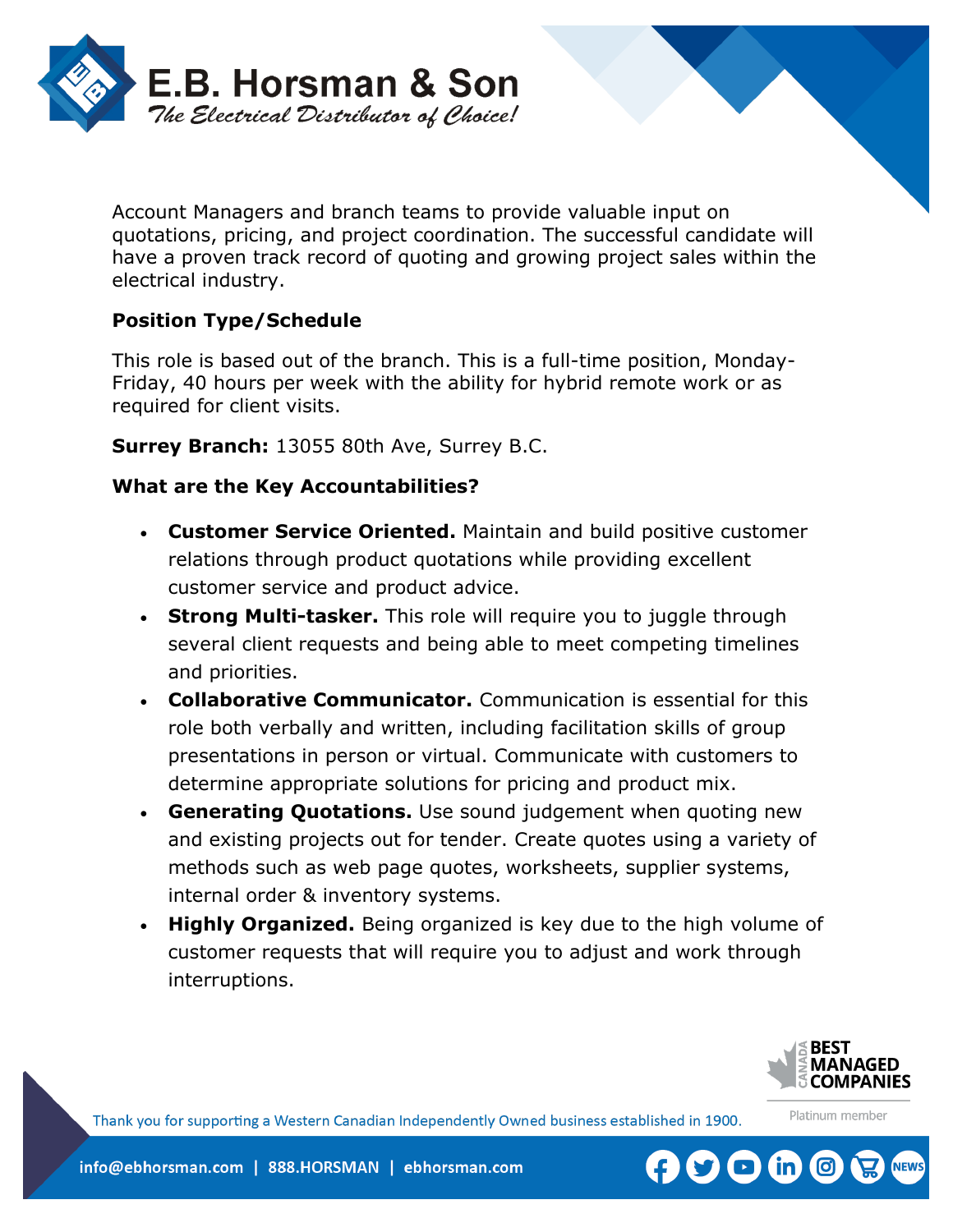

• **Tech Savvy.** Proficient in MS Office, MS 365, and comfortable with digital and technological tools, ie. Cloud based, virtual platforms, ie. Teams, Zoom, CRM

## **What You'll Bring To This Role?**

- Approachable demeanor and a positive "customer first" attitude
- Self-managed and highly motivated to drive sales growth, with flexible demeanor, yet disciplined approach for process compliance
- Passion for excellence and continuous learning
- Creative problem solver who thrives when presented with a challenge
- Proven ability to form strategic partnerships, build relationships and respect cultural diversity; ability to be inclusive, collaborative, and respectful
- High school diploma; training or education in sales is a strong asset
- 10+ years of sales and customer service experience
- 7+ years of experience in an electrical industry quotation/projects specialized role
- Demonstrated proficiency with project management (quoting and closing)

# **Our Core Values: Celebrating the Past, Empowering the Future**

Teamwork & Collaboration | Integrity| Commitment | Reliability | Initiative | Continuous Improvement

# **Take Your Next Step With EBH**

If you believe your skillset matches the above description and are an enthusiastic, innovative, passionate and energetic individual we would like to hear from you. Please visit our website to apply for this posting www.ebhorsman.com/careers or click "Apply" on this posting.



Platinum member

Thank you for supporting a Western Canadian Independently Owned business established in 1900.